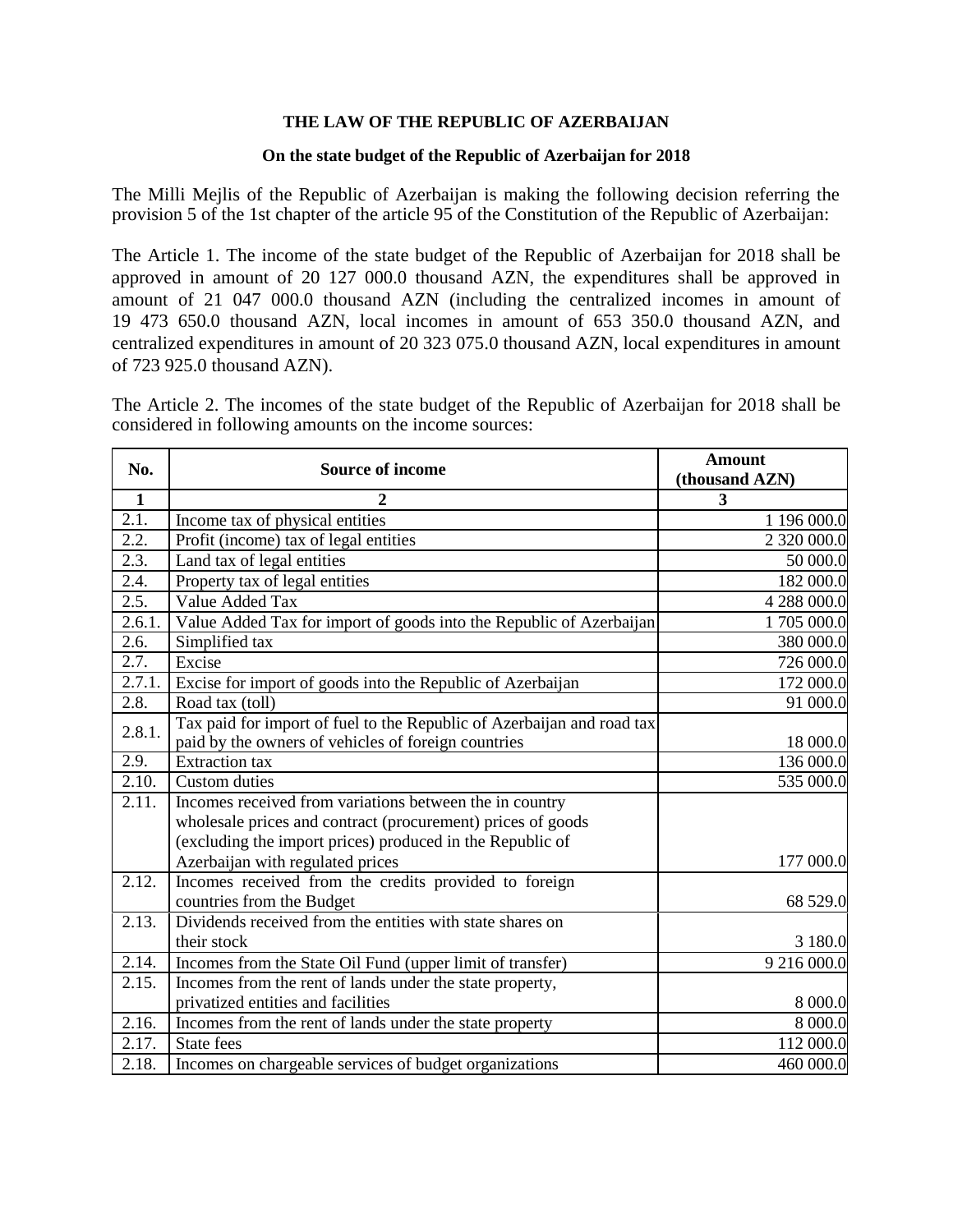| $\sim$ . 17.                                             | Other incomes collected<br>by tax authorities | 000.0<br>136 |
|----------------------------------------------------------|-----------------------------------------------|--------------|
| $\overline{\phantom{m}}\cdot\overline{\phantom{m}}\cdot$ | $\gamma$ ther<br>ncomes                       | 0.1          |

The Article 3. It shall be defined that "Roads" on Purpose Budget Fund is formed on the basis of the following income sources of the state budget:

| 3.1.   | The "Roads" on Purpose Budget Fund                                | 333 000.0 |
|--------|-------------------------------------------------------------------|-----------|
| 3.1.1  | Road tax                                                          | 91 000.0  |
| 3.1.2. | Simplified tax paid by the persons conducting                     |           |
|        | transportation of passengers and goods with the vehicles          |           |
|        | under their property exploitation                                 | 7 000.0   |
| 3.1.3. | Excise applied to imported cars                                   | 30 000.0  |
| 3.1.4. | Customs fees applied to imported cars                             | 41 000.0  |
| 3.1.5. | State fee charged for permissions regulating international        |           |
|        | vehicle transportations within the Republic of Azerbaijan         | 15 000.0  |
|        | 3.1.6. State fee charged for annual technical survey of vehicles, |           |
|        | including motorcycles, trailers and semitrailers                  | 16 000.0  |
| 3.1.7. | Funds allocated from the centralized incomes of the state         |           |
|        | Budget of the Republic of Azerbaijan for 2018                     | 133 000.0 |

The Article 4. The tax incomes to the state budget of the Republic of Azerbaijan for 2018 are calculated in accordance to the tax rates defined on the Tax Code of the Republic of Azerbaijan.

The Article 5. The collection to the state budget is defined in 30 percent of the variations between the in country wholesale prices and contract (procurement) prices of goods (excluding the import prices) produced in the Republic of Azerbaijan with regulated tax and these collections are not incorporated into taxpayers' taxes, percentages, financial sanctions and administrative fines.

The Article 6. The centralized incomes of the state budget of the Republic of Azerbaijan for 2018 are formed based on following sources:

6.1. The incomes after local expenditures of the cities and districts for 2018 defined by the Article 10 of this law (except the ones included to the "Roads" on Purpose Budget Fund)

6.2. customs fees, Value Added Tax and excise for import of goods into the Republic of Azerbaijan (excluding the collection from the custom structures of Nakhchivan Autonomous Republic), incomes from the rent of lands under state property, privatized state entities and facilities, incomes from the loans provided to the governments of foreign countries, dividends from companies with state shares in their stock, incomes from the State Oil Fund of the Republic of Azerbaijan, incomes from the sale of excise labels, other incomes, incomes from chargeable services of budget entities funded from the centralized state expenditures, incomes of "Roads" on Purpose Budget Fund (total amount)

The Article 7. Incomes of district and cities for 2018, defined by the Article 10 of this Law, in amount not exceeding local expenditures of respective district and cities forms their local revenues.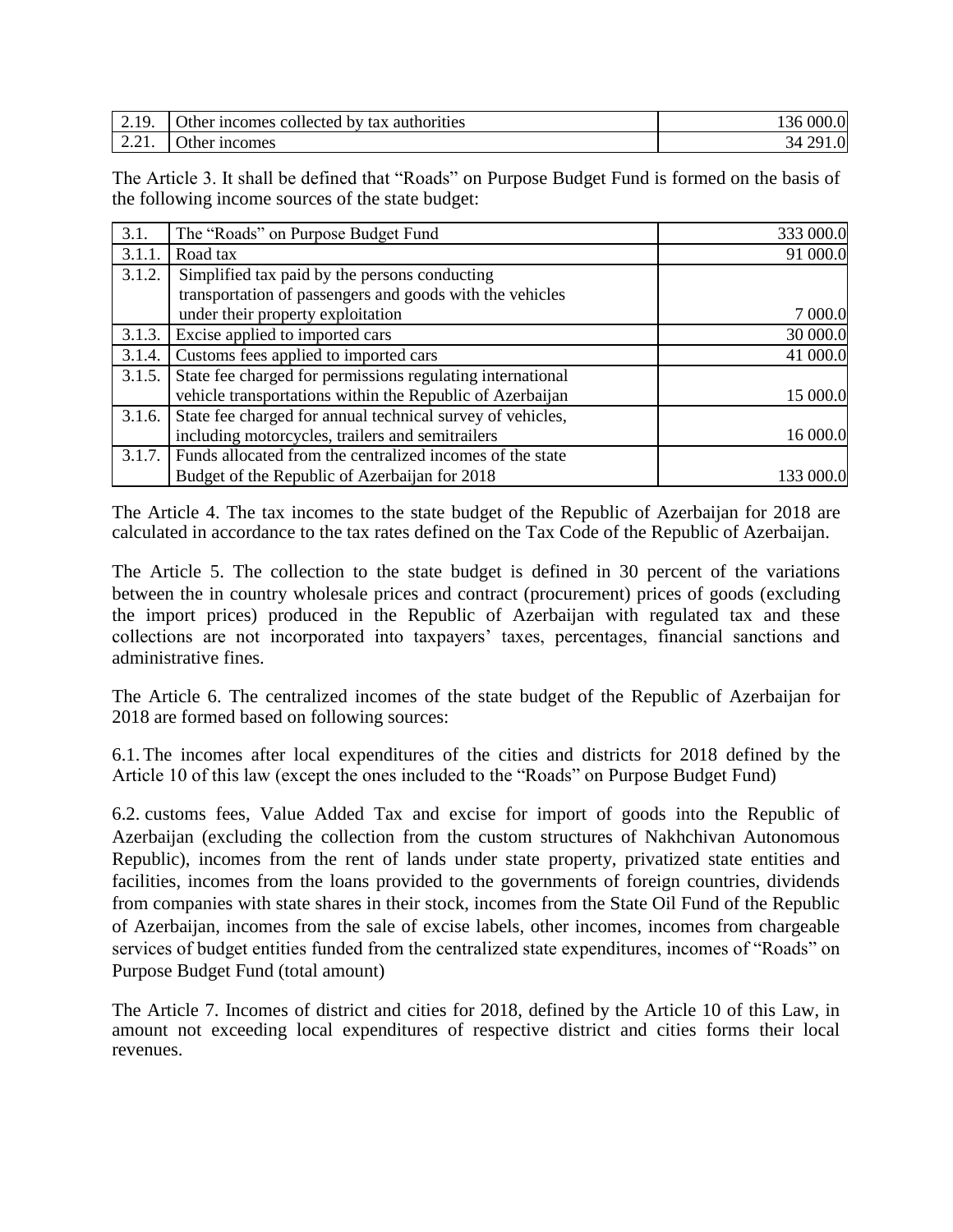The Article 8. The expenditures of the state budget of the Republic of Azerbaijan for 2018 are directed to the following purposes in the level of sectors of functional classification and supplementary sectors:

| No.                | <b>Directions of expenditures</b>                               | <b>Amount (in AZN)</b> |
|--------------------|-----------------------------------------------------------------|------------------------|
| 1.                 | 2.                                                              | 3.                     |
| 8.1.               | General state services                                          | 3 622 839 062.0        |
| 8.1.1.             | Maintenance cost of legislation and executive power bodies      | 656 928 433.0          |
| 8.1.2.             | International activities and costs for membership fees to       |                        |
|                    | international organizations                                     | 215 700 000.0          |
| 8.1.3.             | Science expenditures                                            | 128 060 175.0          |
| 8.1.4.             | General state services costs not related to other categories    | 72 272 931.0           |
| 8.1.5.             | Expenditures related to maintenance of state debts and          |                        |
|                    | commitments                                                     | 2 262 777 523.0        |
| 8.1.6.             | Subsidiaries allocated to local budgets (municipalities)        | 5 200 000.0            |
| 8.1.7.             | Subsidiaries to Nakhchivan Autonomous Republic                  | 281 900 000.0          |
| 8.2.               | Defense                                                         | 2 738 721 836.0        |
| 8.2.1.             | Security forces                                                 | 1 366 267 865.0        |
| 8.2.2.             | National security                                               | 111 658 826.0          |
| 8.2.3.             | Applied researches in field of defense and security             | 2 663 347.0            |
| 8.2.4.             | Expenditures not related to other categories                    | 1 258 131 798.0        |
| 8.3.               | Judicial power, law enforcement and prosecution bodies          | 1 329 535 133.0        |
| 8.3.1.             | Judicial power                                                  | 54 346 645.0           |
| 8.3.2.             | Law enforcement                                                 | 974 751 945.0          |
| 8.3.3.             | Prosecution                                                     | 58 270 259.0           |
| 8.3.4.             | Expenditures not related to other categories                    | 242 166 284.0          |
| 8.4.               | Education                                                       | 2 001 978 015.0        |
| 8.4.1.             | Pre-school                                                      | 175 314 065.0          |
| 8.4.2.             | Primary school                                                  | 1 082 159 571.0        |
| 8.4.3.             | Specialization school                                           | 27 977 633.0           |
| 8.4.4.             | Secondary school                                                | 41 302 250.0           |
| 8.4.5.             | Higher education                                                | 42 716 929.0           |
| 8.4.6.             | Tertiary education                                              | 3 743 051.0            |
| 8.4.7.             | Other bodies and events in education                            | 628 764 516.0          |
| $8.\overline{5}$ . | Healthcare                                                      | 739 334 330.0          |
| 8.5.1.             | Polyclinics and ambulatory hospitals                            | 109 566 549.0          |
| 8.5.2.             | Hospitals                                                       | 349 195 543.0          |
| 8.5.3.             | Other services in healthcare field                              | 6 608 160.0            |
| 8.5.4.             | Applied researches in healthcare                                | 5 12 214.0             |
| 8.5.5.             | Other services related to healthcare                            | 268 851 864.0          |
| 8.6.               | Social protection and social security                           | 2 197 182 103.0        |
| 8.6.1.             | Social protection expenditures                                  | 2 163 420 302.0        |
| 8.6.1.1.           | Allocations (transfers) from the state budget to the State      |                        |
|                    | Social Protection Fund of the Republic of Azerbaijan            | 1 300 000 000.0        |
| 8.6.2.             | Social security expenditures                                    | 33 701 801.0           |
| 8.6.3.             | Applied researches in social security and social protection     | 60 000.0               |
| 8.7.               | Activities in the field of culture, art, information, sport and |                        |
|                    | fields not related to other categories                          | 306 126 560.0          |
| 8.7.1.             | Activities in the field of culture and art                      | 128 547 661.0          |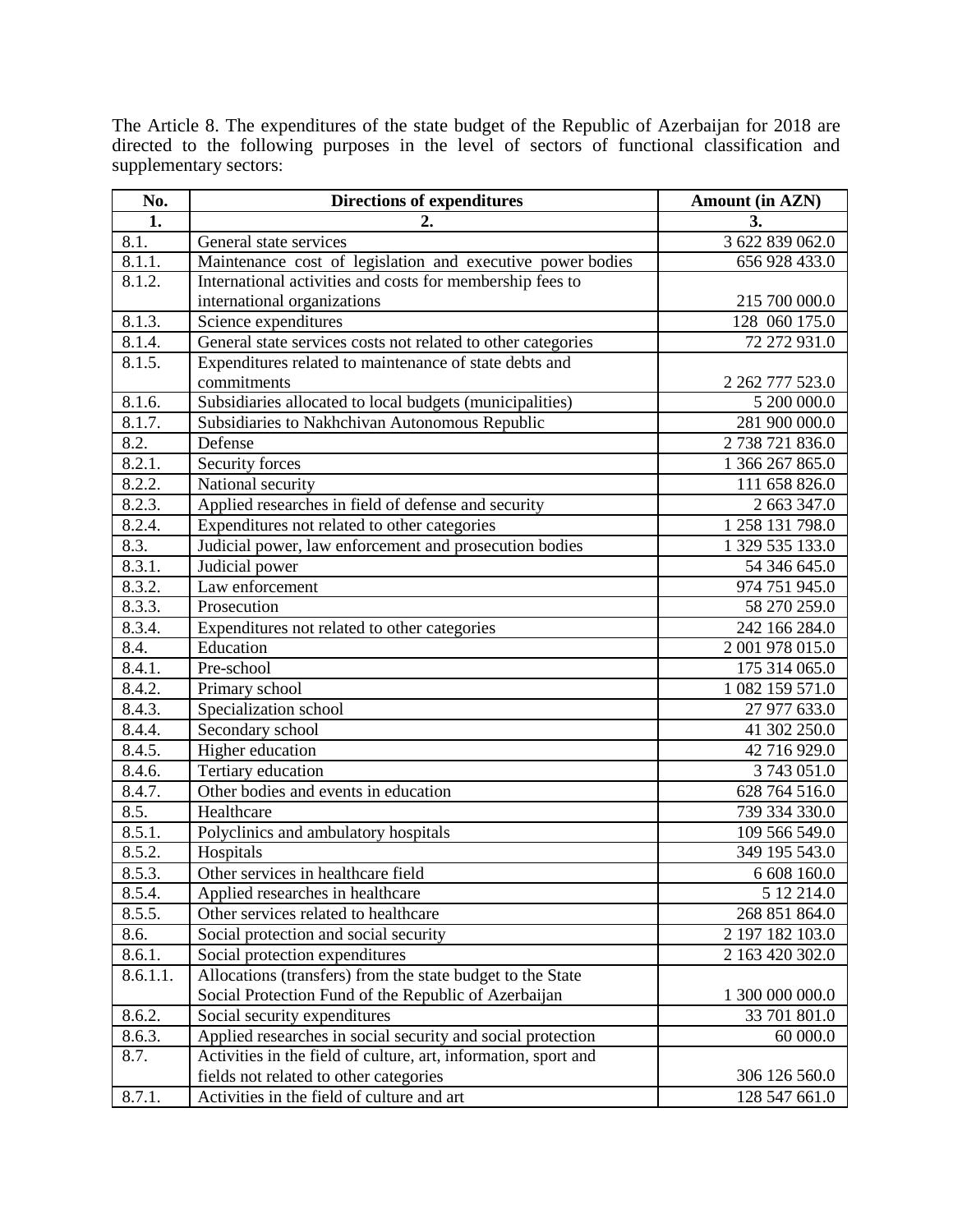| 8.7.2.                  | Radio, TV and print media                                  | 57 721 175.0    |
|-------------------------|------------------------------------------------------------|-----------------|
| 8.7.3.                  | Sport, youth policy and tourism                            | 44 590 913.0    |
| 8.7.4.                  | Activities not related to other categories                 | 75 266 811.0    |
| 8.8.                    | Housing and communal services                              | 458 558 557.0   |
| 8.8.1.                  | Housing services                                           | 61 206 293.0    |
| 8.8.2.                  | Communal services                                          | 345 056 129.0   |
| 8.8.3.                  | Water economy                                              | 33 961 000.0    |
| 8.8.4.                  | Other services related to housing and communal services    | 18 335 135.0    |
| 8.9.                    | Fuel and energy                                            | 8 016 600.0     |
| 8.9.1.                  | Energy complex                                             | 6 995 000.0     |
| 8.9.2.                  | Applied researches in the field of fuel and energy complex | 1 021 600.0     |
| 8.10.                   | Agriculture, forestry, fishery, hunting and protection of  |                 |
|                         | environment                                                | 656 259 888.0   |
| 8.10.1.                 | Agriculture                                                | 616 598 035.0   |
| 8.10.2.                 | Forestry                                                   | 13 068 738.0    |
| 8.10.3.                 | Fishery and hunting                                        | 2 888 772.0     |
| 8.10.4.                 | Protection of environment                                  | 15 924 935.0    |
| 8.10.5.                 | Hydrometeorology activities                                | 7779408.0       |
| 8.11.                   | Industry, construction and natural fossils                 | 4 844 376 000.0 |
| 8.11.1.                 | Construction                                               | 4 827 476 000.0 |
| 8.11.1.1.               | State investment (investment costs)                        | 4 824 200 000.0 |
| 8.11.2.                 | Natural fossils                                            | 12 900 000.0    |
| 8.11.3.                 | Geodesy and cartography                                    | 4 000 000.0     |
| 8.12.                   | Transportation and communication                           | 166 790 678.0   |
| 8.12.1                  | Transportation                                             | 110 286 678.0   |
| 8.12.2.                 | Communication                                              | 56 504 000.0    |
| 8.13.                   | Economic activity                                          | 245 511 000.0   |
| 8.13.1.                 | Economic and commercial activities                         | 196 481 000.0   |
| $\overline{8.13.1.1}$ . | Support to entrepreneurship                                | 46 481 000.0    |
| 8.13.1.2.               | Support to mortgage loans                                  | 150 000 000.0   |
| 8.13.2.                 | Other fields of economic activities                        | 49 030 000.0    |
| 8.14.                   | Services not related to main sectors                       | 1731770238.0    |
| 8.14.1.                 | On purpose budget funds                                    | 333 000 000.0   |
| 8.14.1.1.               | "Roads" on purpose Budget Fund                             | 333 000 000.0   |
| 8.14.2.                 | Reserve funds                                              | 404 000 000.0   |
| 8.14.2.1.               | Reserve Fund of the President of the Republic of           |                 |
|                         | Azerbaijan                                                 | 304 000 000.0   |
| 8.14.2.2.               | The Reserve Fund of the State Budget                       | 100 000 000.0   |
| 8.14.3.                 | Other expenditures not related to main sectors             | 994 770 238.0   |
| 8.14.3.1.               | Expenditures related to the holding of international and   | 20 000 000.0    |
|                         | local events                                               |                 |
| 8.14.3.2.               | Expenditures related to elimination of the results of      | 20 000 000.0    |
|                         | emergency situations                                       |                 |
| 8.14.3.3.               | Expenditures related to other services                     | 954 770 238.0   |

The Article 9. The expenditures of the state budget of the Republic of Azerbaijan for 2018 are approved in the level of paragraphs of functional and economic classification in amount provided in the annex of this Law.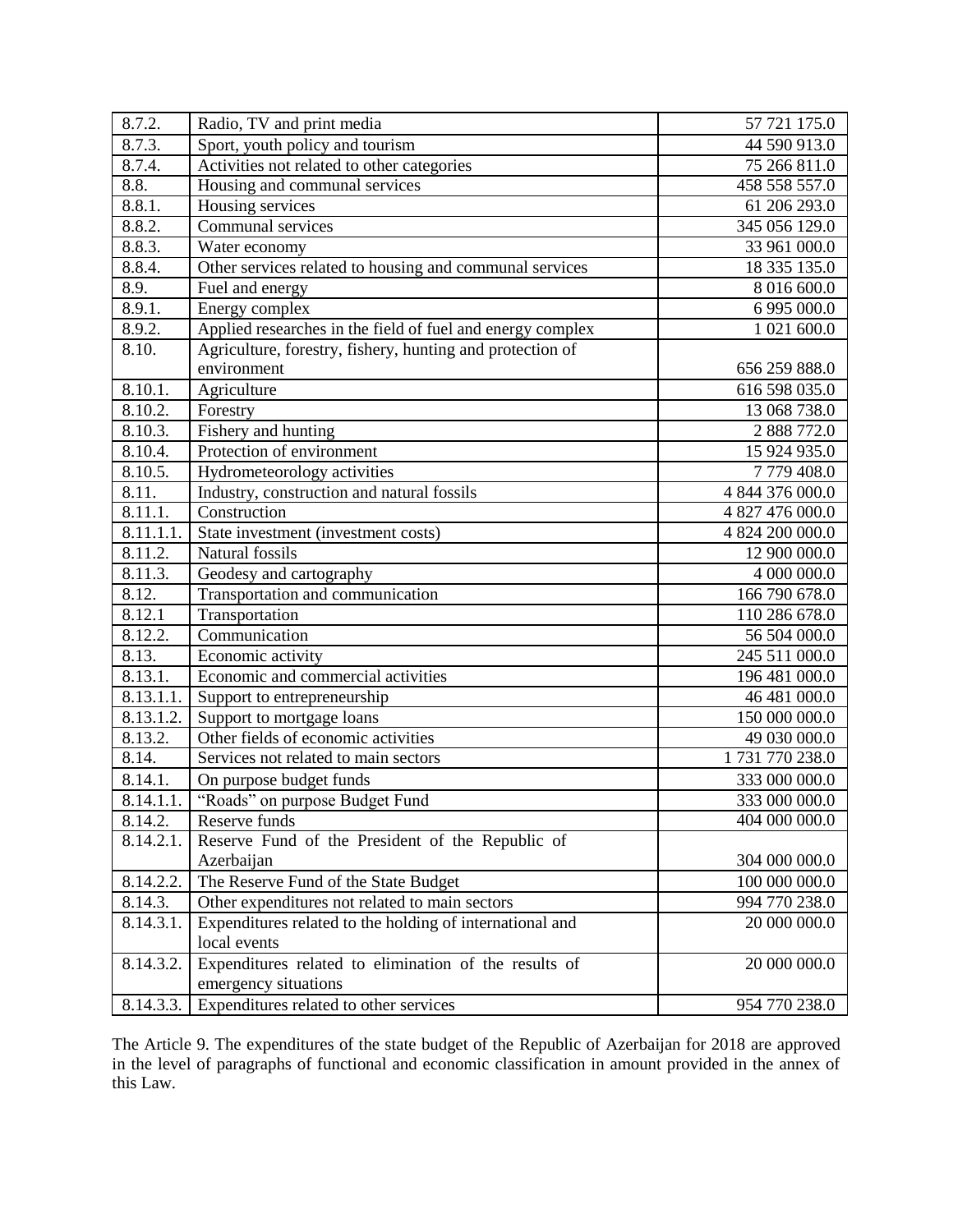The Article 10. The incomes on the cities and districts of the Republic of Azerbaijan shall be approved in the amount of 7 907 000 000.0 AZN, including the amount related to "Roads" on Purpose Budget Fund in the amount of 111 000 000.0 AZN, local expenditures 723 925 000.0 AZN, part of incomes after local expenditures and related to centralized incomes in the amount of 7 142 650 000.0 AZN, the maximum amount of allocation from centralized expenditures for regulating local incomes and expenditures in the amount of 70 575 000.0 AZN; including:

| (in AZN) |  |
|----------|--|
|----------|--|

|                |                                                 |                         | <b>Incomes</b>                                                                                     |                       |                                                                                                                   | The maximum                                                                                                             |
|----------------|-------------------------------------------------|-------------------------|----------------------------------------------------------------------------------------------------|-----------------------|-------------------------------------------------------------------------------------------------------------------|-------------------------------------------------------------------------------------------------------------------------|
| No.            | <b>Name</b><br>of<br>cities<br>and<br>districts | <b>Total</b>            | <b>Including</b><br><b>Amount related</b><br>to "Roads" on<br><b>Purpose Budget</b><br><b>Fund</b> | Local<br>expenditures | The minimum<br>Level of<br>incomes after<br>the local<br>expenditures<br>and related to<br>centralized<br>incomes | level of<br>allocation<br>from<br>centralized<br>expenditures<br>for regulating<br>local incomes<br>and<br>expenditures |
| $\mathbf{1}$   | $\overline{2}$                                  | $\overline{\mathbf{3}}$ | $\overline{\mathbf{4}}$                                                                            | 5                     | 6                                                                                                                 | 7                                                                                                                       |
|                | <b>Cities:</b>                                  |                         |                                                                                                    |                       |                                                                                                                   |                                                                                                                         |
| 1              | Baku                                            | 7 283 800 000           | 88 516 000                                                                                         | 211 311 000           | 6 983 973 000                                                                                                     |                                                                                                                         |
| $\overline{2}$ | Ganja                                           | 46 316 000              | 800 000                                                                                            | 33 534 000            | 11 982 000                                                                                                        |                                                                                                                         |
| 3              | Lankaran                                        | 17 215 000              | 813 000                                                                                            | 14 051 000            | 2 351 000                                                                                                         |                                                                                                                         |
| $\overline{4}$ | Mingachevir                                     | 21 220 000              | 60 000                                                                                             | 12 212 000            | 8 948 000                                                                                                         |                                                                                                                         |
| 5              | Naftalan                                        | 3 950 000               | 4 000                                                                                              | 2 524 000             | 1 422 000                                                                                                         |                                                                                                                         |
| 6              | Sumgait                                         | 88 510 000              | 848 000                                                                                            | 45 186 000            | 42 476 000                                                                                                        |                                                                                                                         |
| $\overline{7}$ | Shaki                                           | 19 698 000              | 840 000                                                                                            | 15 106 000            | 3752000                                                                                                           |                                                                                                                         |
| 8              | Shirvan                                         | 16 857 000              | 531 000                                                                                            | 8 049 000             | 8 277 000                                                                                                         |                                                                                                                         |
| 9              | Yevlakh                                         | 14 638 000              | 740 000                                                                                            | 5 442 000             | 8 456 000                                                                                                         |                                                                                                                         |
| 10             | Khankandi                                       |                         |                                                                                                    |                       |                                                                                                                   |                                                                                                                         |
|                | <b>Districts</b>                                |                         |                                                                                                    |                       |                                                                                                                   |                                                                                                                         |
| 11             | Absheron                                        | 36 280 000              | 112 000                                                                                            | 13 179 000            | 22 989 000                                                                                                        |                                                                                                                         |
| 12             | Agjabedi                                        | 9 5 61 000              | 431 000                                                                                            | 8 940 000             | 190 000                                                                                                           |                                                                                                                         |
| 13             | Aghdam                                          | 4 806 000               | 34 000                                                                                             | 10 099 000            | $\Omega$                                                                                                          | 5 327 000                                                                                                               |
| 14             | Agdash                                          | 5 280 000               | 26 000                                                                                             | 4 4 1 6 0 0 0         | 838 000                                                                                                           |                                                                                                                         |
| 15             | Aghstafa                                        | 4 767 000               | 54 000                                                                                             | 7 497 000             | 0                                                                                                                 | 2 784 000                                                                                                               |
| 16             | Aghsu                                           | 3 867 000               | 287 000                                                                                            | 5 923 000             | 0                                                                                                                 | 2 343 000                                                                                                               |
| 17             | Astara                                          | 10 383 000              | 4 614 000                                                                                          | 6 260 000             | 0                                                                                                                 | 491 000                                                                                                                 |
| 18             | Balakan                                         | 5 442 000               | 1 320 000                                                                                          | 6 477 000             | 0                                                                                                                 | 2 355 000                                                                                                               |
| 19             | Beylagan                                        | 7899000                 | 34 000                                                                                             | 6 010 000             | 1 855 000                                                                                                         |                                                                                                                         |
| 20             | <b>Barda</b>                                    | 10 946 000              | 54 000                                                                                             | 10 892 000            | 0                                                                                                                 |                                                                                                                         |
| 21             | Bilasuvar                                       | 7 332 000               | 1618000                                                                                            | 5 714 000             | $\boldsymbol{0}$                                                                                                  | 7 332 000                                                                                                               |
| 22             | Jabrail                                         | 1 103 000               | 28 000                                                                                             | 2 446 000             | $\overline{0}$                                                                                                    | 1 371 000                                                                                                               |
| 23             | Jalilabad                                       | 7 397 000               | 44 000                                                                                             | 10 140 000            | $\boldsymbol{0}$                                                                                                  | 2 787 000                                                                                                               |
| 24             | Dashkesen                                       | 2733000                 | 4 0 0 0                                                                                            | 3771000               | $\boldsymbol{0}$                                                                                                  | 1 042 000                                                                                                               |
| 25             | Fuzuli                                          | 6 330 000               | 16 000                                                                                             | 9 280 000             | $\boldsymbol{0}$                                                                                                  | 2 966 000                                                                                                               |
| 26             | Gadabay                                         | 4 770 000               | 20 000                                                                                             | 8 855 000             | $\boldsymbol{0}$                                                                                                  | 4 105 000                                                                                                               |
| 27             | Goranboy                                        | 4 833 000               | 8 0 0 0                                                                                            | 8 078 000             | $\overline{0}$                                                                                                    | 3 253 000                                                                                                               |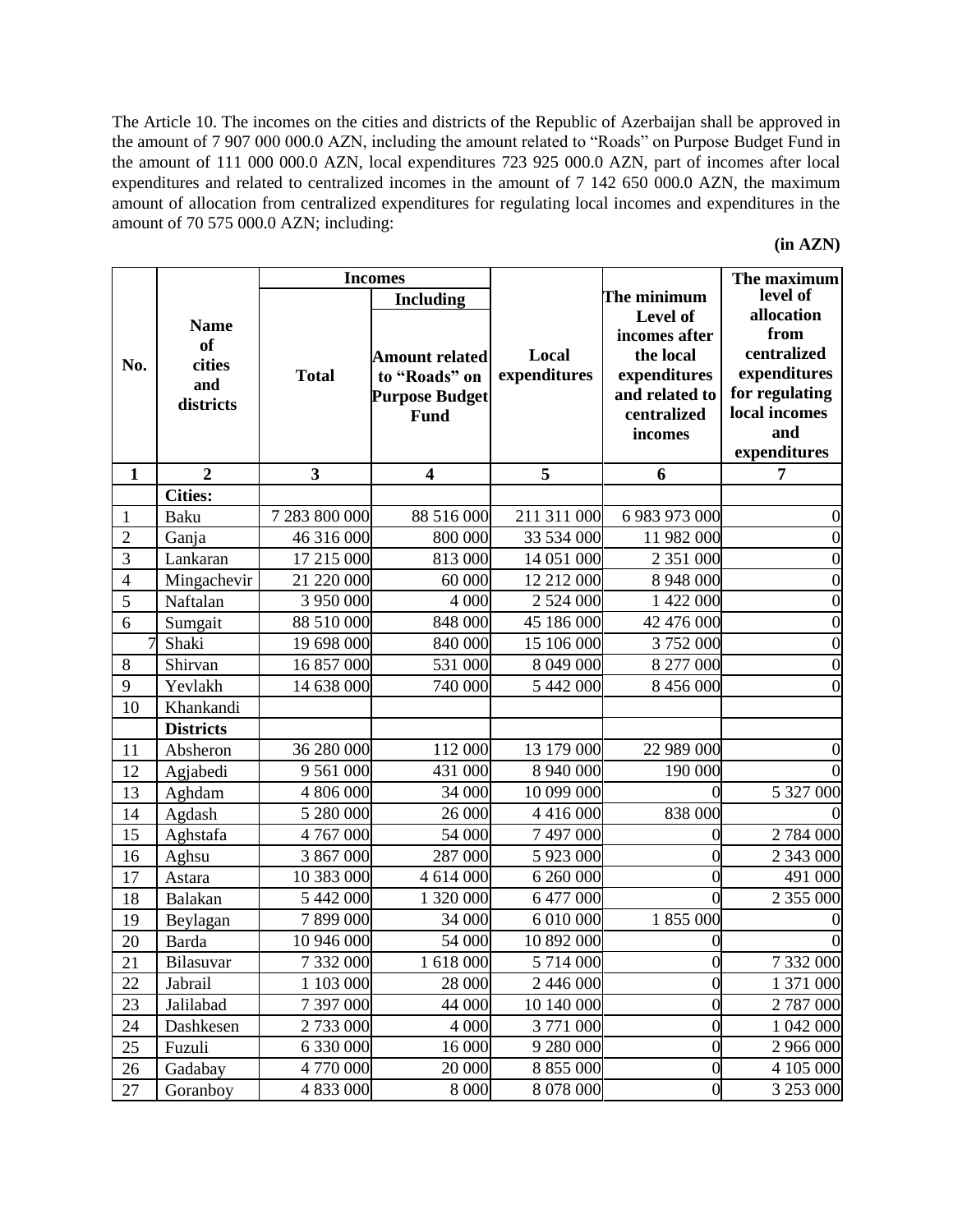| 28 | Goychay      | 8 869 000     | 40 000      | 8 8 29 0 0 0  | 0                |            |
|----|--------------|---------------|-------------|---------------|------------------|------------|
| 29 | Goygol       | 4 505 000     | 9 0 0 0     | 5 890 000     |                  | 1 394 000  |
| 30 | Hajigabul    | 5 305 000     | 13 000      | 3 904 000     | 1 388 000        |            |
| 31 | Khachmaz     | 21 522 000    | 2 492 000   | 11 458 000    | 7 572 000        |            |
| 32 | Khizi        | 2 031 000     | 3 0 0 0     | 2 822 000     | 0                | 794 000    |
| 33 | Khojali      | 427 000       | 4 0 0 0     | 1 356 000     | 0                | 933 000    |
| 34 | Khojavand    | 621 000       | 10 000      | 2 395 000     | 0                | 1784 000   |
| 35 | Imishli      | 21 912 000    | 271 000     | 6 820 000     | 14 821 000       |            |
| 36 | Ismayilli    | 7 765 000     | 19 000      | 6 837 000     | 909 000          |            |
| 37 | Kalbajar     | 1 174 000     | 2 000       | 3 301 000     |                  | 2 129 000  |
| 38 | Kurdamir     | 7 275 000     | 14 000      | 6 182 000     | 1 079 000        |            |
| 39 | Gakh         | 3780000       | 20 000      | 7853000       |                  | 4 093 000  |
| 40 | Gazakh       | 9738000       | 36 000      | 9 363 000     | 339 000          |            |
| 41 | Gabala       | 14 930 000    | 35 000      | 6 859 000     | 8 036 000        |            |
| 42 | Gobustan     | 3 006 000     | 6 0 0 0     | 3 448 000     |                  | 448 000    |
| 43 | Guba         | 13 987 000    | 62 000      | 8 9 1 9 0 0 0 | 5 006 000        |            |
| 44 | Gubadli      | 2 573 000     | 2 000       | 2 117 000     | 454 000          |            |
| 45 | Gusar        | 6 699 000     | 30 000      | 6 471 000     | 198 000          |            |
| 46 | Lachin       | 1 916 000     | 72 000      | 5 647 000     |                  | 3 803 000  |
| 47 | Lerik        | 2 201 000     | 7 000       | 5 300 000     | 0                | 3 106 000  |
| 48 | Masalli      | 8 951 000     | 41 000      | 8 210 000     | 700 000          |            |
| 49 | Neftchala    | 6 480 000     | 32 000      | 6 448 000     |                  |            |
| 50 | Oghuz        | 2 950 000     | 31 000      | 5 057 000     |                  | 2 138 000  |
| 51 | Saatli       | 8 369 000     | 10 000      | 7 207 000     | 1 152 000        |            |
| 52 | Sabirabad    | 11 180 000    | 20 000      | 8 247 000     | 2913000          |            |
| 53 | Salyan       | 10 573 000    | 25 000      | 10 548 000    |                  |            |
| 54 | Samukh       | 2 877 000     | 68 000      | 4 784 000     | 0                | 1975000    |
| 55 | Siyazan      | 3 225 000     | 15 000      | 3 210 000     | $\Omega$         |            |
| 56 | Shabran      | 4 470 000     | 33 000      | 4 300 000     | 137 000          |            |
| 57 | Shamakhi     | 8 079 000     | 30 000      | 7 612 000     | 437 000          |            |
| 58 | Shamkir      | 13 021 000    | 50 000      | 16 608 000    | 0                | 3 637 000  |
| 59 | Shusha       | 1 109 000     | 4 000       | 2 055 000     | 0                | 950 000    |
| 60 | Tartar       | 4 913 000     | 12 000      | 7 366 000     | 0                | 2 465 000  |
| 61 | Tovuz        | 15 577 000    | 5 481 000   | 12 780 000    | $\overline{0}$   | 2 684 000  |
| 62 | Ujar         | 4 374 000     | 16 000      | 5 939 000     | $\overline{0}$   | 1 581 000  |
| 63 | Yardimli     | 2 191 000     | 9 0 0 0     | 4 438 000     | $\boldsymbol{0}$ | 2 256 000  |
| 64 | Zagatala     | 7 844 000     | 98 000      | 9 9 5 1 0 0 0 | $\overline{0}$   | 2 205 000  |
| 65 | Zangilan     | 1 641 000     | 4 0 0 0     | 1 940 000     | $\boldsymbol{0}$ | 303 000    |
| 66 | Zardab       | 3 007 000     | 18 000      | 6 062 000     | $\overline{0}$   | 3 073 000  |
|    | <b>Total</b> | 7 907 000 000 | 111 000 000 | 723 925 000   | 7 142 650 000    | 70 575 000 |

The Article 11. In case, incomes of cities and districts, as well as the highest verge of funds allocated for regulation of local incomes and expenditures are not enough to cover local expenditures, relevant executive authority allocates funds not more than 10 percent of expenditures of those cities and districts to ensure financing of local expenditures identified in the Article 10 of this Law.

The Article 12. The amounts of payment of internal and foreign state debts of the Republic of Azerbaijan